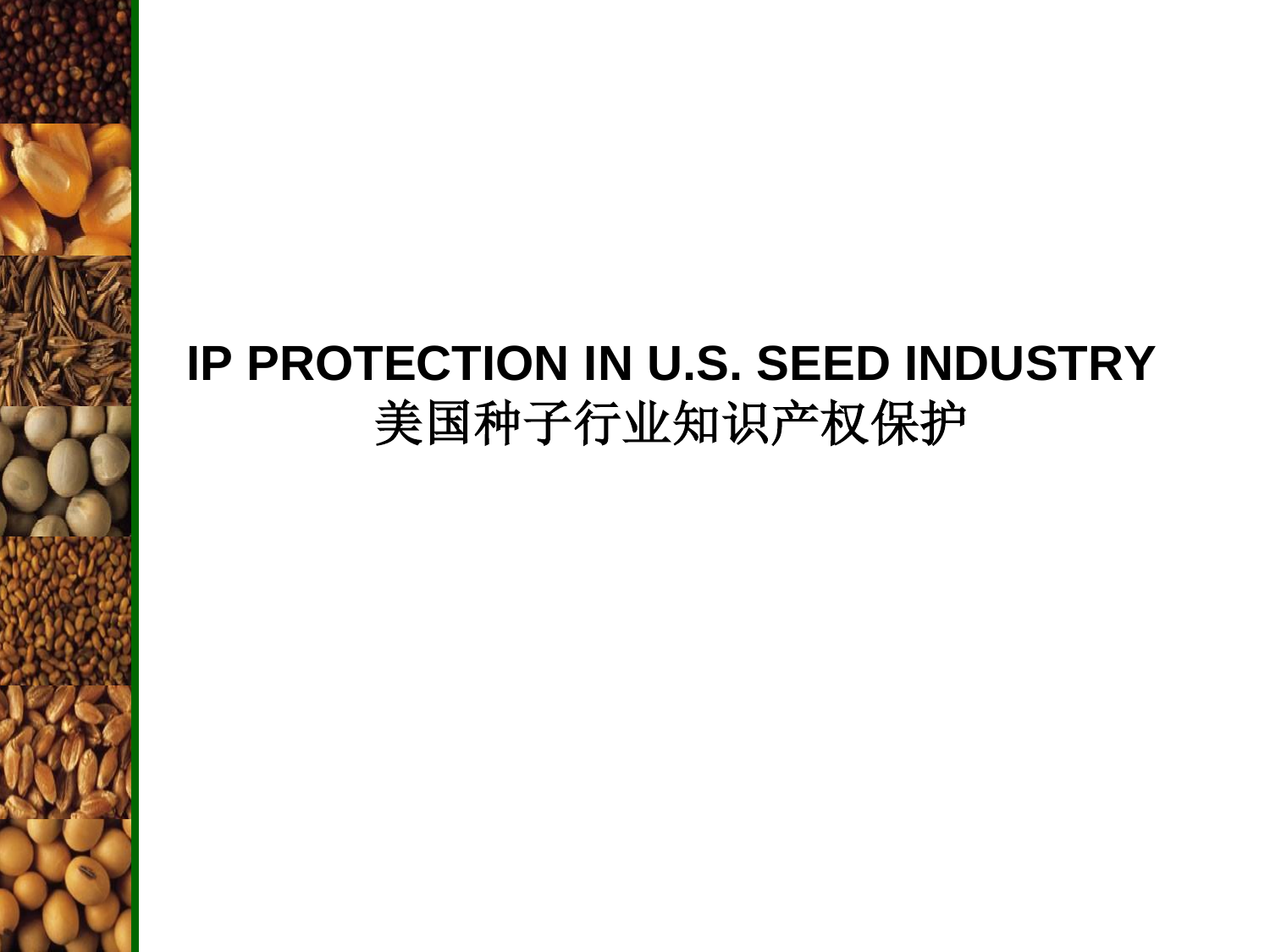### **IP PROTECTION IS ESSENTIAL FOR CONTINUED SUCCESS OF SEED INDUSTRY (1)** 知识产权保护对种子行业的持续成功至关重要 **(1)**

#### **Plant Variety Protection Act** 植物品种保护法案

Newly Created Varieties can be protected by a Plant Variety Protection Certificate 植物品种保护证可以对新品种进行保护

USDA issues PVP certificate and holds a representative seed deposit of the protected variety 美国农业部颁发植物品种保护证书,并对所保护的品种留有一分种子存样

Protection Term is for 20 years from the date of issuance, 25 years for trees and vines 保护期限为自颁发之日起的20年,对于树木和爬藤类的保护期限为25年

PVP right is a personal right to exclude others from selling or marketing, importing or exporting, sexually multiply or propagate, or using in seed production the protected variety without authorization

植物品种保护权是授予个人的一 种权利,该权利禁止他人未经授权对保护品种进行销售或 营销、进出口、有性繁殖或在种子生产中进行使用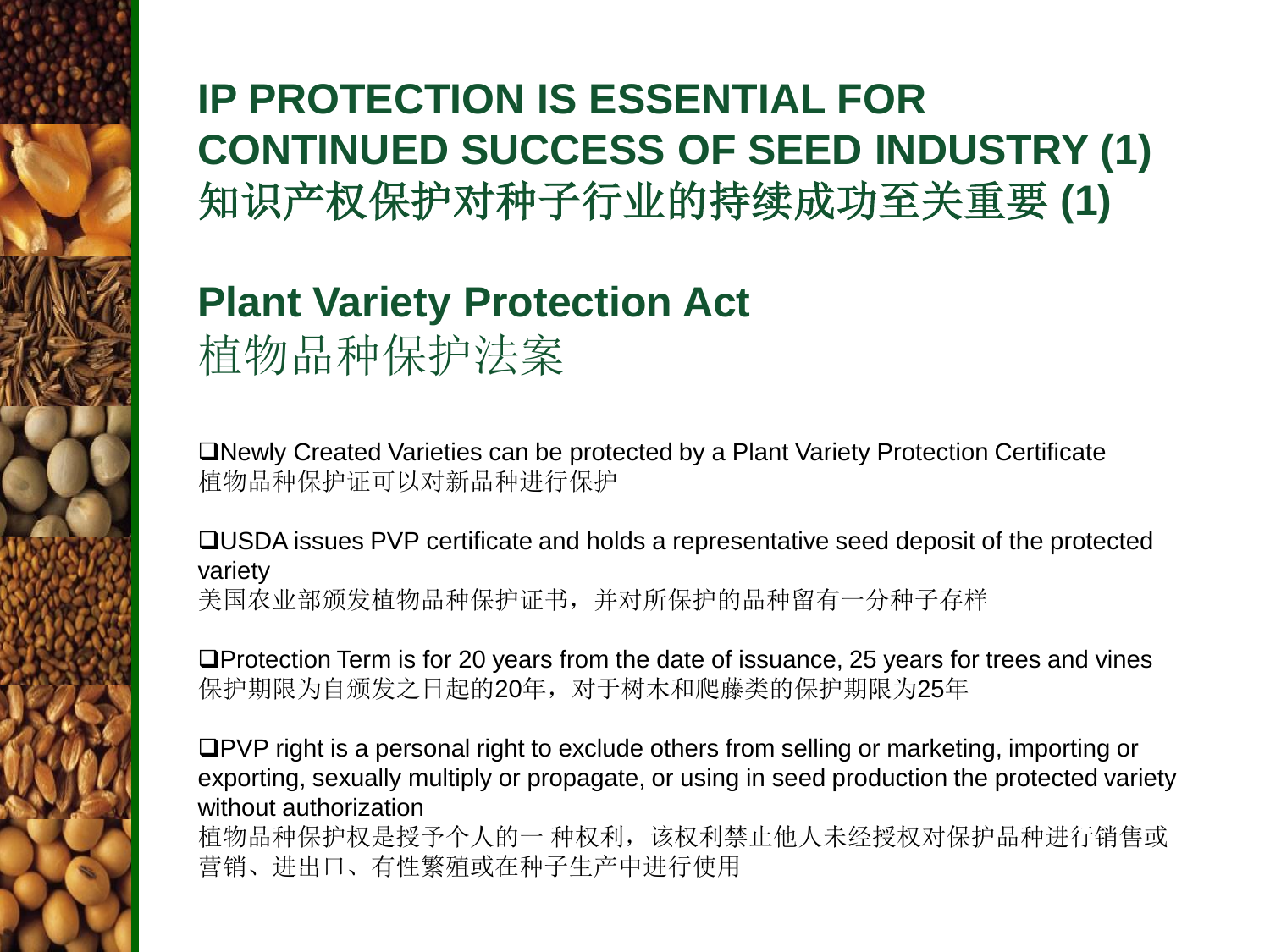

#### **The International Union for the Protection of New Varieties of Plants**  为保护植物新品种而成立的国际性联盟



*Countries marked brown are in the process of joining UPOV* 棕色标记的国家正在加入*UPOV*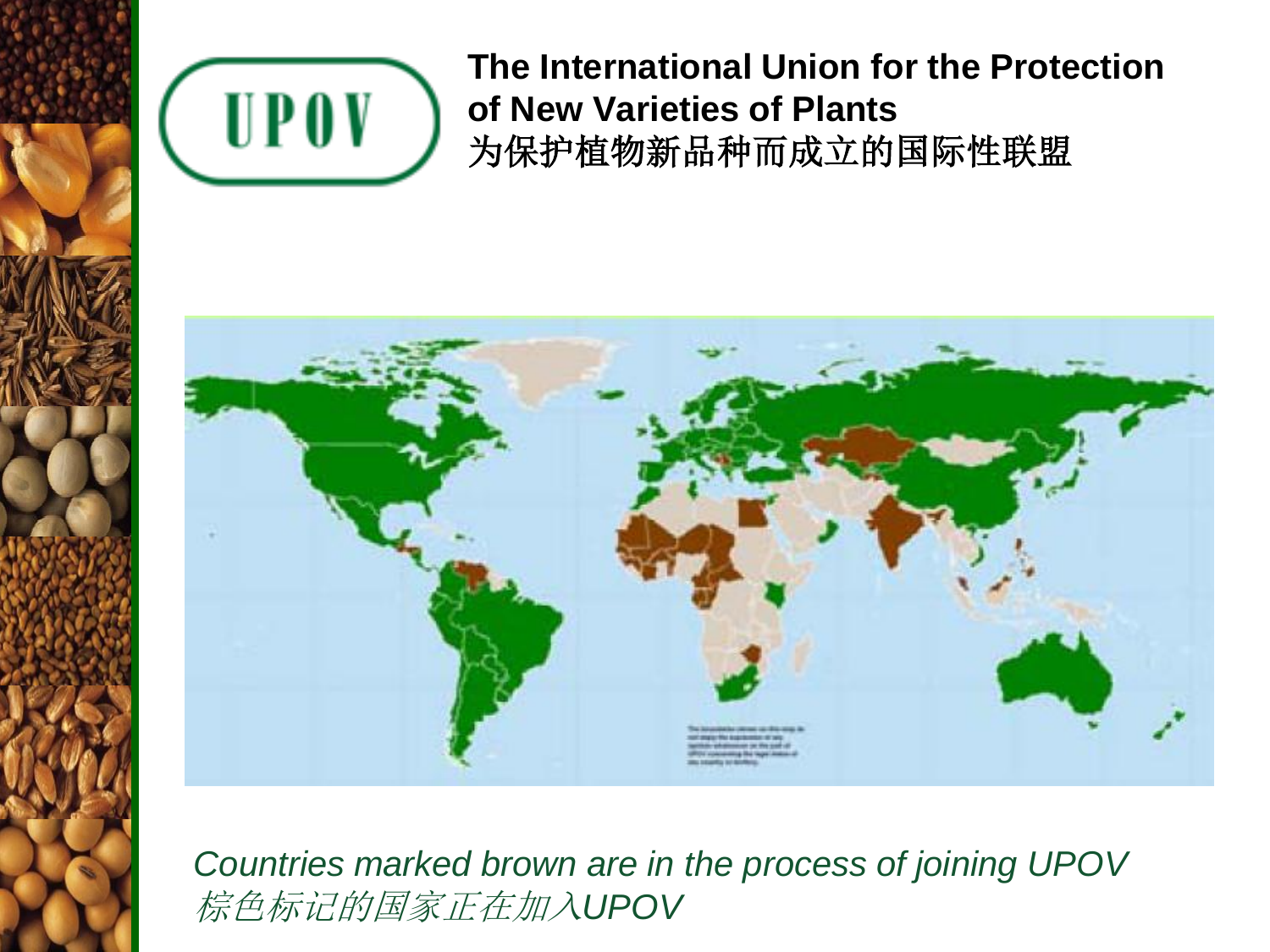# **Starting next 50 years for UPOV** 开始**UPOV**的下一个**50**年

- Just celebrated 50<sup>th</sup> anniversary since the original Convention (Act 1961) was signed 自最初的1961文本签署以来,刚刚过去50年
- Two major revisions, 1978 and 1991 两次主要的修订:1978年和1991年
- 70 Members today 如今已有70个成员
- Time coming for drafting UPOV 2020? 是否已经到了起草UPOV2020的时间?
- By that time China would be more than 40 years behind 到2020年,中国可能已落后40年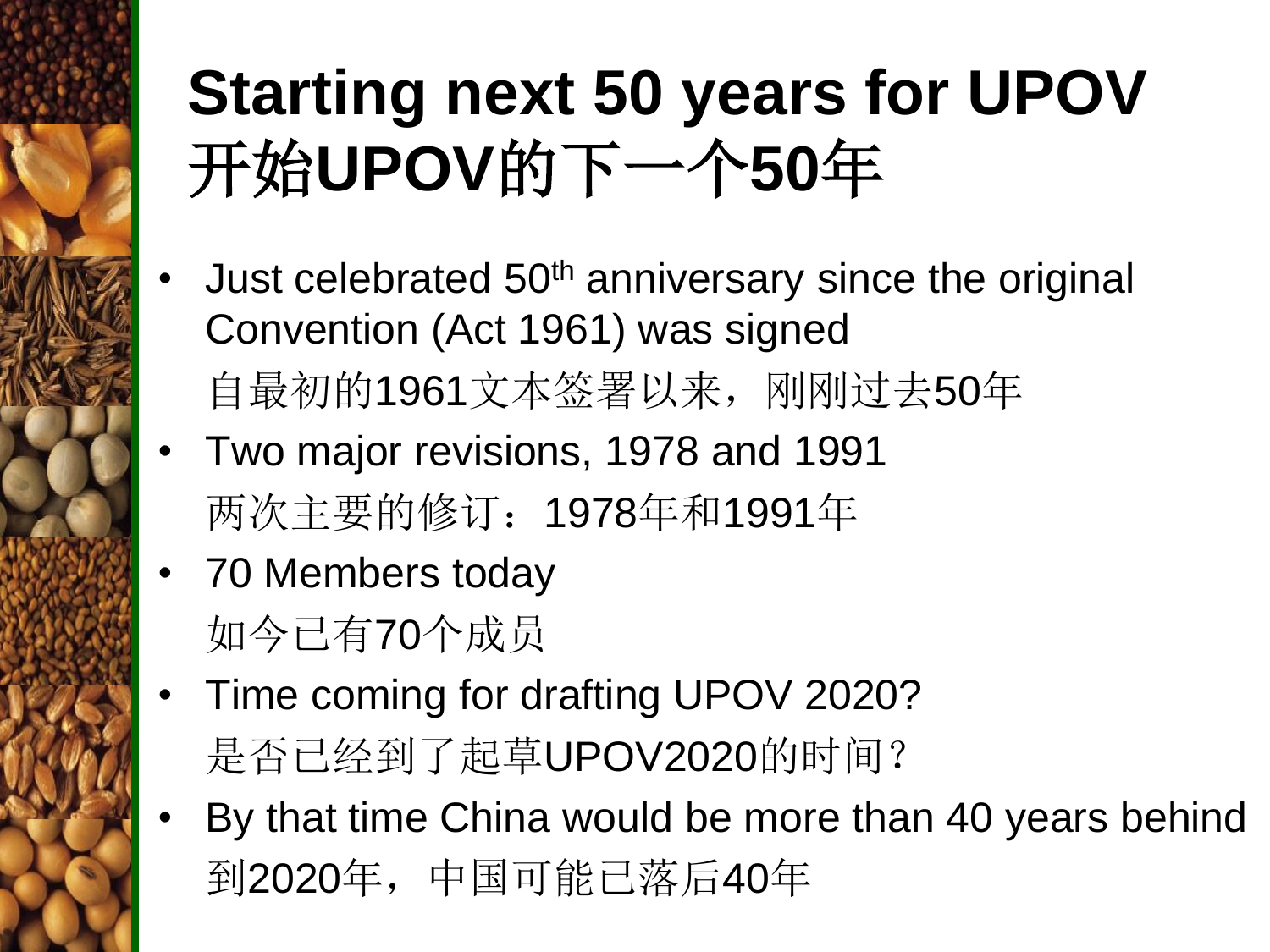## **UPOV 1991 Act—UPOV 1991** Some of the Signatories部分签署国 China would hold a rightful place in this company 中国将保持一个公正的席位

**Australia**澳大利亚 **Russian Federation**俄罗斯联邦

**EU 27**欧盟 **Turkey**土耳其

**Japan**日本 **Ukraine**乌克兰

**Republic of Korea**韩国 **United States of America**美国

New members are joining under 1991 Act 1991文本下新的成员国即将加入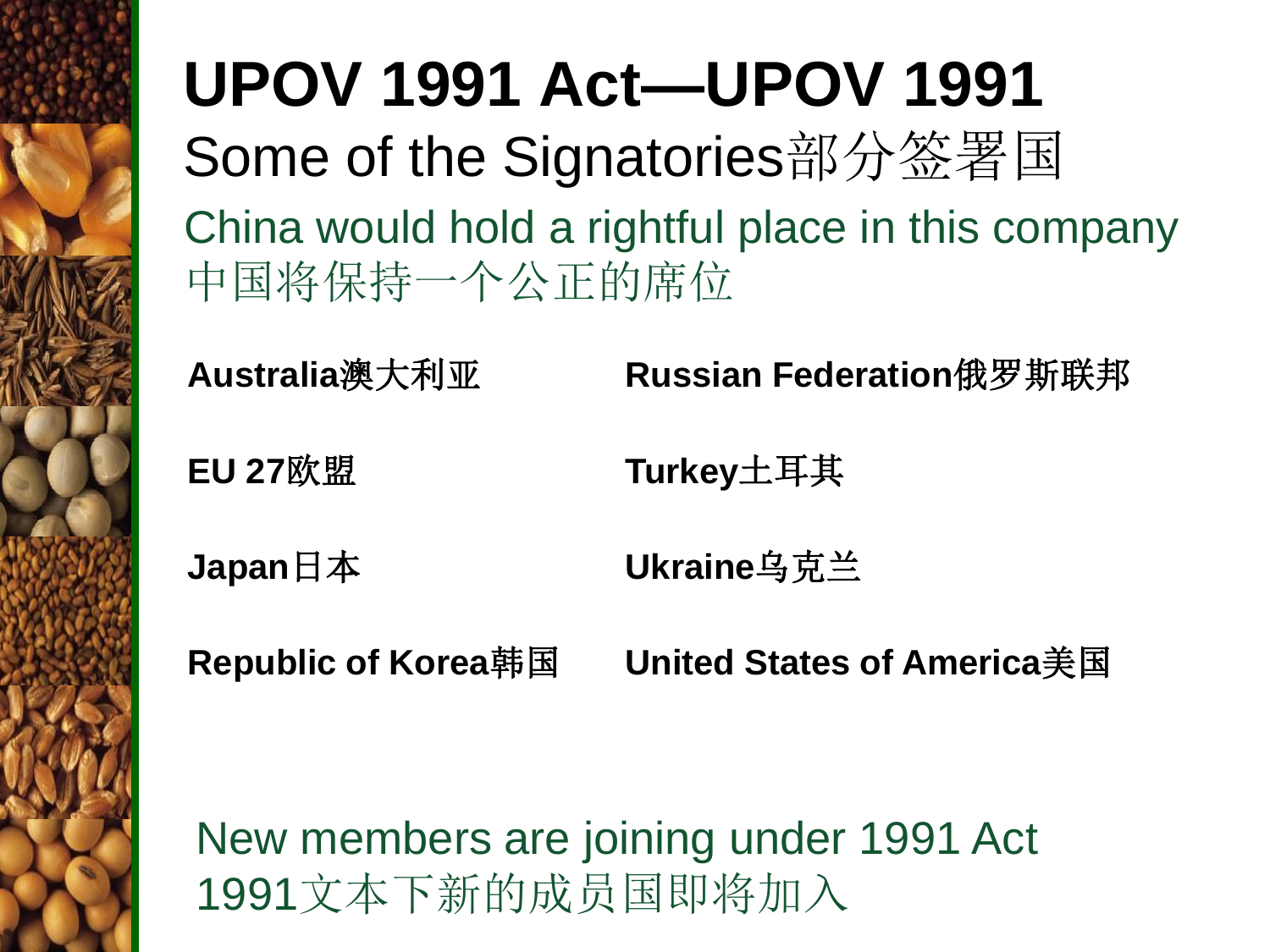#### **Comparison of UPOV 1978, 1991 Conventions and the Patent Law UPOV 1978**和**1991**文本和专利法的对比

|                                                  | <b>UPOV 1978 ACT</b>                                               | <b>UPOV 1991 Act</b>                                                                                                                              | <b>Patent Law</b> 专利法                                                                |
|--------------------------------------------------|--------------------------------------------------------------------|---------------------------------------------------------------------------------------------------------------------------------------------------|--------------------------------------------------------------------------------------|
| <b>Protection coverage</b><br>保护范围               | Varieties of species<br>defined by a country<br>各国规定的物种品种          | Varieties of all species<br>所有物种品种                                                                                                                | Inventions<br>发明                                                                     |
| <b>Requirement for</b><br>protection<br>保护要求     | Distinct, uniform and<br>stable (DUS)<br>独特的、统一的、稳定的               | New, distinct, uniform and<br>stable<br>新的、独特的、统一的、稳定的                                                                                            | New, inventive non-<br>obvious, industrial<br>application and utility<br>新的、产业应用及实用性 |
| <b>Scope of breeders</b><br>rights<br>育种者权利范围    | Production and marketing<br>of propagation material<br>(only seed) | Production, marketing<br>export, import and stocking<br>of all material (seed and<br>other parts)<br>生产和销售繁殖材料—仅种子) 生产、销售、进出口、储存所有<br>材料(种子及其它部分) | Commercial use of<br>protected matter<br>被保护事件的商业化使用                                 |
| <b>Minimum duration of</b><br>protection<br>保护期限 | 15 years<br>15年                                                    | 20 years<br>20年                                                                                                                                   | 17-20 years (OECD)<br>17-20年 (经合组织)                                                  |
| <b>Breeders' exemption</b><br>育种者豁免              | Yes / 是                                                            | Not for essentially derived<br>varieties *<br>不适用于实质派生品种                                                                                          | $No /$ $\overline{\oplus}$                                                           |
| <b>Farmers privilege</b><br>农民特权                 | Yes (in practice)<br>是(试行)                                         | Optional; to be governed by<br>national laws<br>可选;由当地国家法律管理                                                                                      | $\mathsf{No}$ / 否                                                                    |

#### **\* Essentially Derived Variety**实质衍生物种

A plant variety is taken to be an essentially derived variety of another plant variety if:

符合如下条件的植物品种定义为其它植物品种的实质派生品种:

(a) it is predominantly derived from that other plant variety; and

显著地由原始植物品种派生而来;并且

(b) it retains the essential characteristics that result from the genotype or combination of genotypes of that other variety; and 保留由原始品种基因型或基因型重组带来的显著特征;并且

 $(c)$  it does not exhibit any important (as distinct from cosmetic) features that differentiate it from the other variety.

不显示明显区别于原始品种的重要特征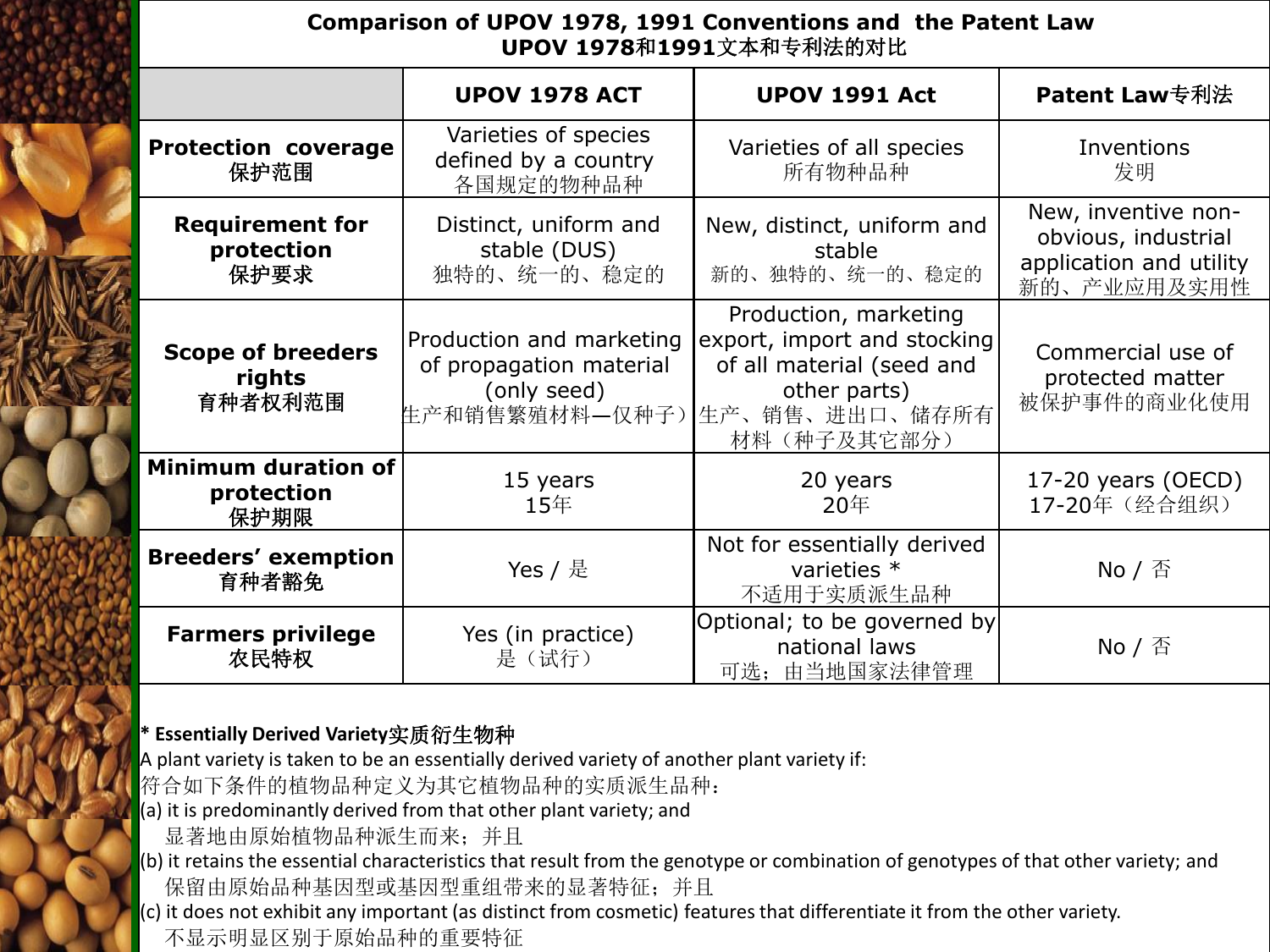#### **IP PROTECTION IS ESSENTIAL FOR CONTINUED SUCCESS OF SEED INDUSTRY (2)** 知识产权保护对种子行业的持续成功至关重要**(2)**

### **Patent Act**



□Seeds and plants can also be protected by utility patents

实用专利也可以对种子及植物进行保护

U.S. Patent and Trademark Office issues patent and patent holder needs to make a seed deposit with American Type Culture Collection

美国专利和商标办公室颁发专利, 专利持有人必须 将一份种子样品存放在美国模式培养物集 存库

 $\square$ Protection term is for 20 years from the date of filing

保护期限为自申请之日起的20年

Patentee has the right to exclude others from making, using or selling the patented invention without authorization

专利持有人有权禁止他人未经授权对专利发明进行制造、使用或销售

Patent law does not allow farmer to save seed, nor allow others to use patented seed in breeding during patent term

专利法禁止农民在专利保护期内保留种子,也不充许他人在专利保护期内利用专利种子进行 育种。

Small entities enjoy substantial discounts on patent filing fees

专利法禁止农民在专利保护期内保留种子,也不充许他人在专利保护期内利用专利种子进行 育种。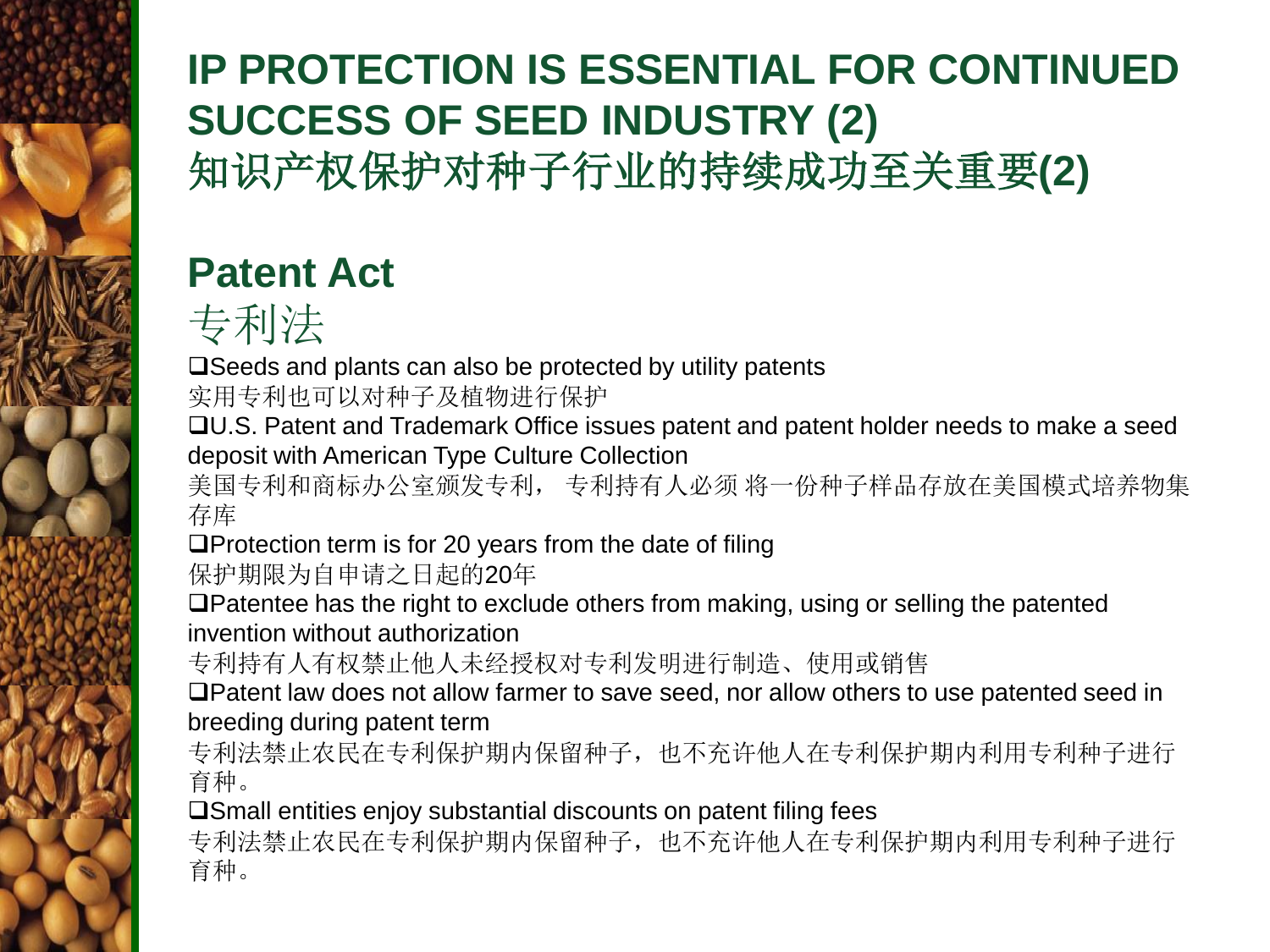#### **SEED IP PROTECTION DOES NOT MONOPOLIZE GERMPLASM RESOURCES** 对种子知识产权的保护绝非对种质资源的垄断

 $\Box$  IP laws protect the genetic improvements made by the breeder 知识产权保护法 对育种家做出的基因改良提供保护

Individual, pre-existing genetic components are still accessible to the breeding community 育种家们仍可获取单独的、已存在的基因成分

Analogy between seashell necklaces and improved varieties: One can always find seashells and compose a necklace to her own liking; but she may not take a finished necklace made by another 如果将改良品种比喻成海贝壳项链:人人都可以拾到海贝壳并按自己喜欢的样式穿成项链,但是人 们不能将他人穿好的项链拿走

Protected genetic improvements as public good: The protected variety can be used as basis for further improvement when protection period expires 受保护的基因改良产品可成为公共品: 当保护期结束后,人人都可以使用受保护的品种并在其基础 上进行进一步改良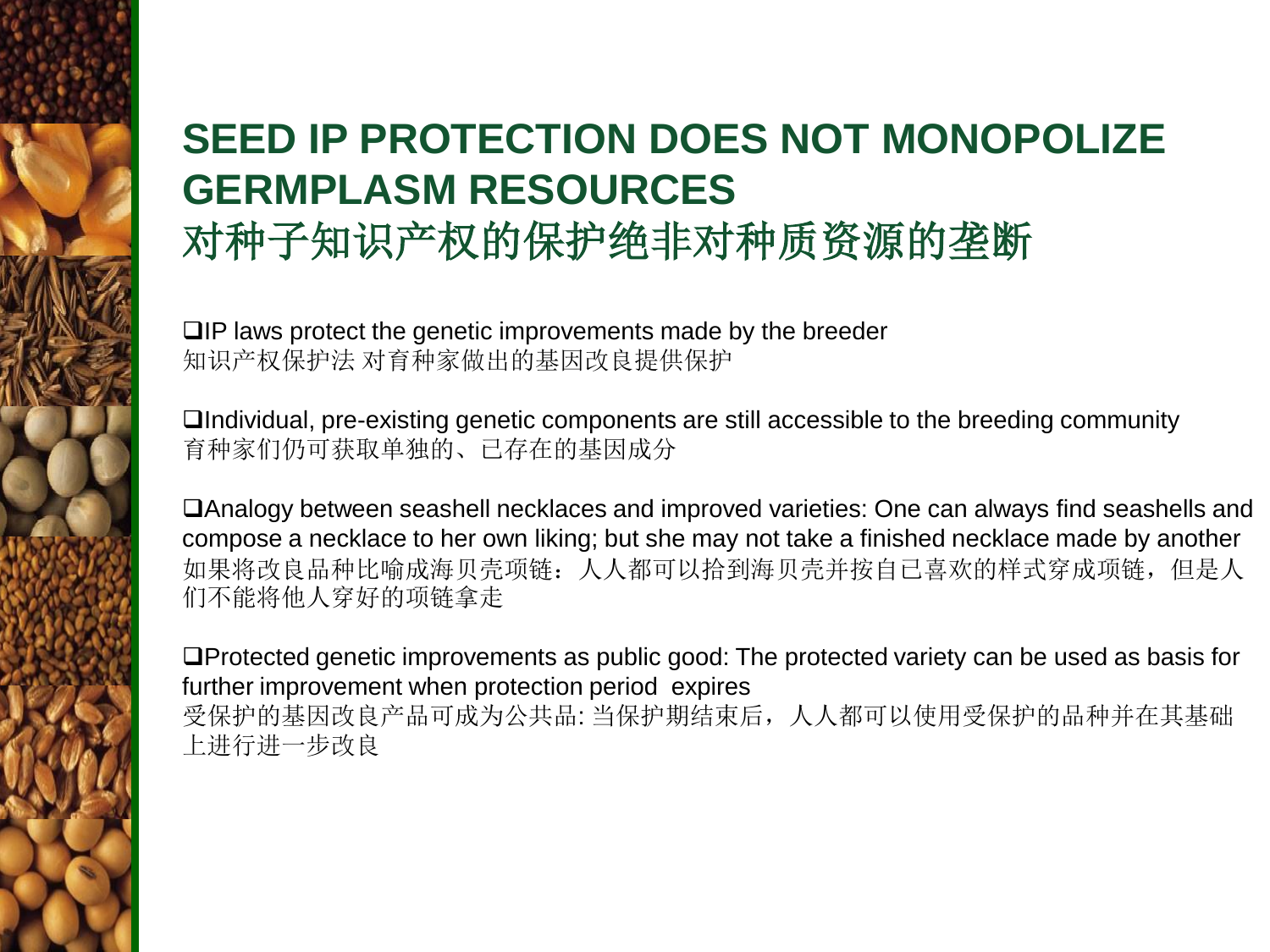## **APPLICATIONS OF IP PROTECTION IN SEED INDUSTRY** 种子行业对知识产权保护的应用

Seed sales to grower customers: Grower Licenses allow planting of seed for a single commercial crop

将种子销售给种植客户: 种植者许可证可对某单一商业作物的种子种植进行许可

Inter-Company Licensing: Genetic and trait licenses to supplement licensee company's product pipeline

公司之间的许可: 利用基因及性状许可以补充被许可公司的产品线

 $\Box$  IP Enforcement: IP rights are private rights enforced by the rights holder in courts of competent jurisdiction, typically federal courts

知识产权保护的执行: 知识产权保护权是一种私有权利, 该权利是由权利持有人在有管辖权 的法院特别是联邦法院执行的

Marketing Flexibility: Because of the self-replicating nature of seed products, Breeder would have to charge a hefty price to the first purchaser in order to shift the risk of loss and burden of protection to the first purchaser in the absence of effective IP protection. With effective IP protection, the Breeder has choice of different business models to realize a return on investment and also relieve the purchaser(s) the risk and burden of safeguarding the purchased seed product

灵活性营销: 由于种子产品具有自我复制的特性,在缺乏有效知识产权保护的情况下,育种 家通常会对第一个购买者收取较高的费用,以转嫁损失风险及对产品进行保护的负担。具有 有效的知识产权保护后,育种家就可以采用多种业务模式实现投资回报,同时也缓解了购买 者的风险、降低了保护已购种子产品的负担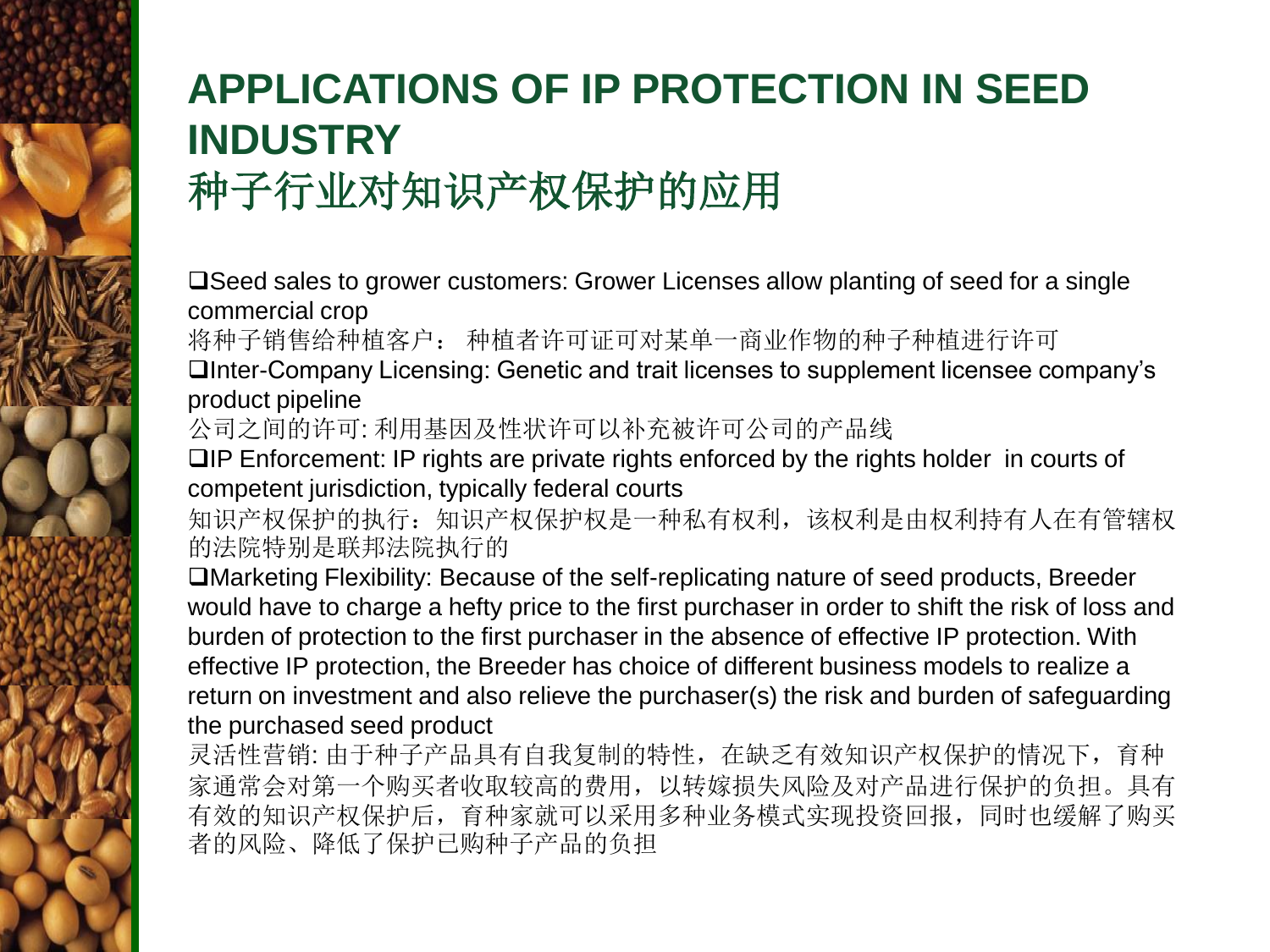### **STRONG IP PROTECTION DOES NOT STIFLE SMALL SEED COMPANY COMPETITION**

较强的知识产权保护不会抑制小种子公司的竞争力

**Historic Share, U.S. Corn Seed: 1997-2009** 历史性市场份额,美国玉米种子**: 1997-2009 Source: dmrkynetec**



The corn seed data represented above illustrates the share held by the four largest companies (Lines A, B, C and D) and 169 smaller, independently owned seed companies (Line I). Company A and Company B exchanged position between 2006 and 2008. Company C has lost share overall but shows a small increase in 2009. Of particular note is line I, the independently owned seed companies, which grew from 1997 to 2007 and still have significant share. 上述玉米种子数据列出了四大种子公司(分别由A、B、C及D线代表)及169家小型、独立种子公 司(由I线代表) 所持有的市场份额. 在2006及2008年, A公司与B公司互换了位置, C公司在总体上 失去了一些份额,但在2009年却有小幅度上升。特别值得关注的是I线,小型种子公司在1997至 2007年间一直处于上升势态,并且依旧持有相当大的份额。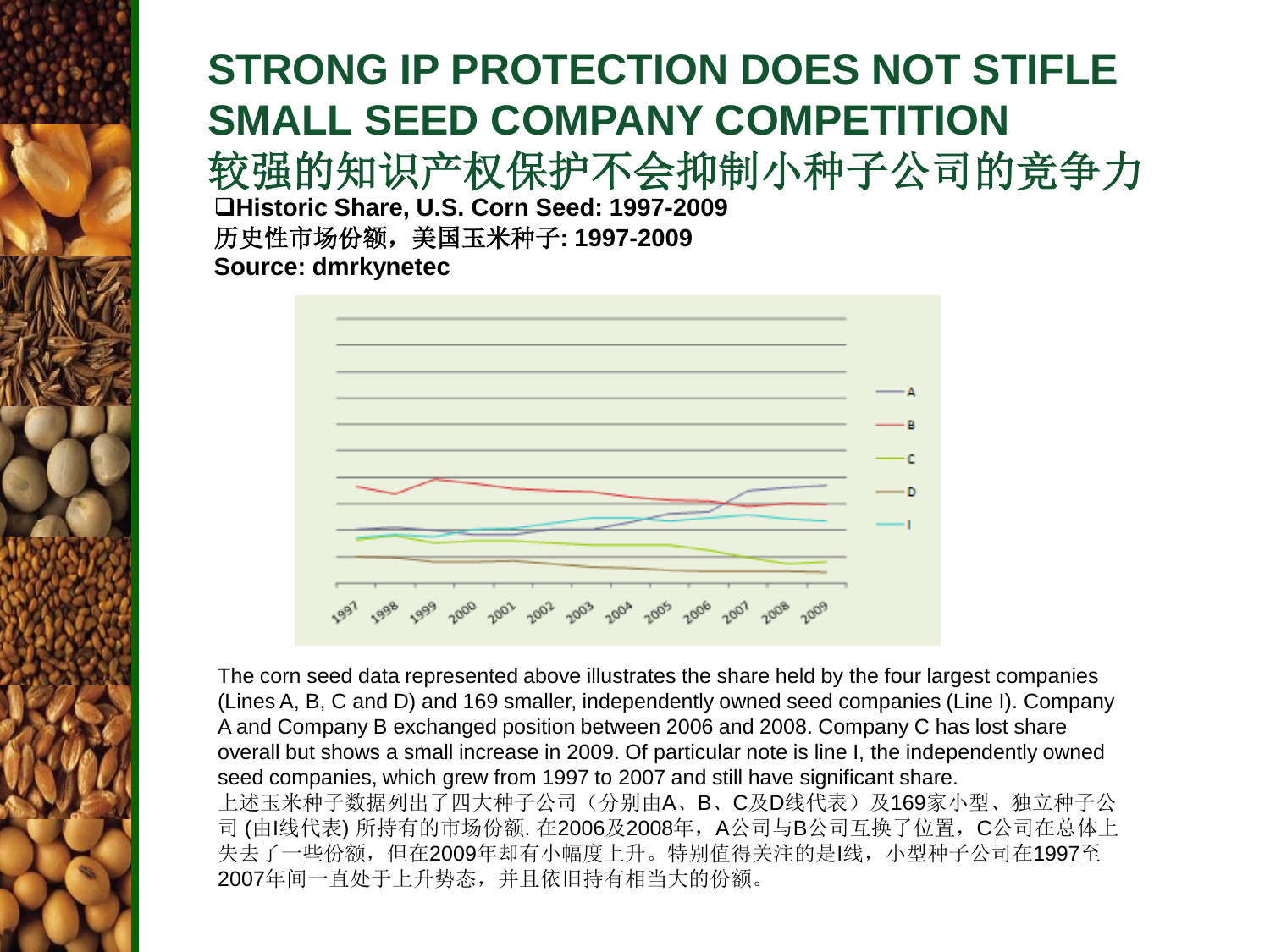#### **STRONG IP PROTECTION AFFORDS FARMERS MORE SEED CHOICES**

较强的知识产权保护为农民提供了更多的可选种子

**Farmer Reported Seed Choices: 2008-2009**

在**2008-2009**间农民可选种子

|                                   | Corn ('09) | Soybeans ('09) | Cotton ('08) |
|-----------------------------------|------------|----------------|--------------|
| Companies                         | 173        | 157            | 10           |
| <b>Brands</b>                     | 202        | 183            | 12           |
| Hybrids/Varieties <sup>viii</sup> | 4,381      | 2.126          | 169          |

**Farmer Reported Average Price per Bag of Seed: 2008/2009**

#### 在**2008/2009**年,农民每袋种子平均价格

|               | <b>High</b> | Low     | Variation |
|---------------|-------------|---------|-----------|
| Corn ('09)    | \$250.00    | \$26.00 | 961%      |
| Soybean ('09) | \$50.27     | \$16.25 | 309%      |
| Cotton ('08)  | \$333.17    | \$71.66 | 465%      |